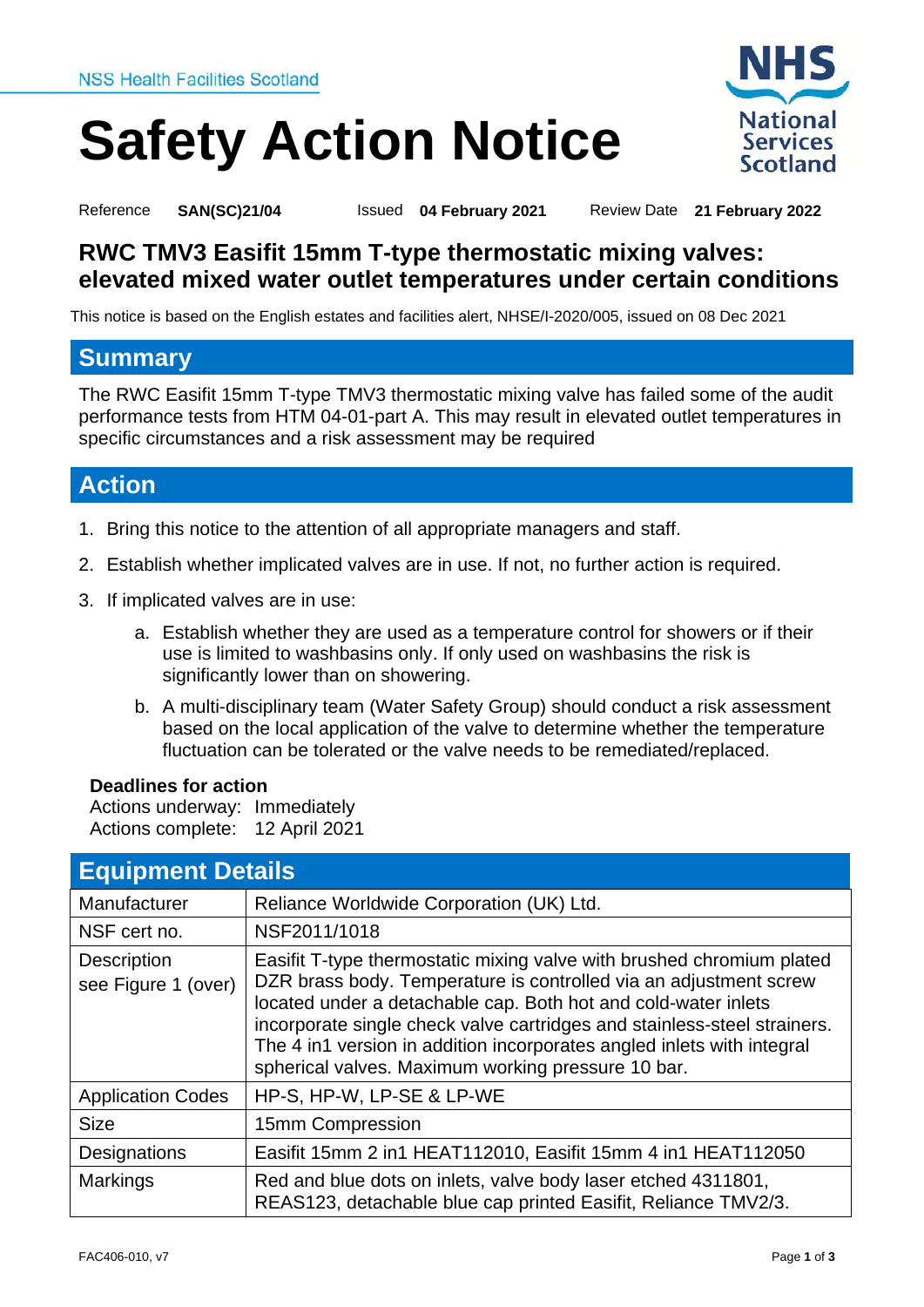

Figure 1

### **Problem / background**

Audit testing is performed to the requirements of Health Technical Memorandum 04-01: Supplement – Performance Specification DO8: thermostatic mixing valves (Healthcare premises) issued 2017.

Table 2 of HTM 04-01-part A notes, states:

*"Where installed, it is preferable that thermostatic mixing devices are fitted directly to the mixed temperature outlet or be integral with it, and be the method of temperature and flow control, i.e. the mixing device should not be separate nor supply water via a second tap or manual mixer since there will be many cases where draw-off of cold water will not occur. If a separate thermostatic device is used, it should be fitted as close to the outlet as possible, which should be a flow-only control."*

It is therefore expected that the Easifit T-type valve will not be used for shower use (see action 3.a.)

The RWC 15mm Easifit tee type valve has failed the following audit performance tests:

- 7.10 Temperature stability with changing water supply pressure
- 7.12 Temperature stability at reduced flow rate

The failures identified during audit testing were seen at points in the testing where the hot water pressure was three times higher than the cold water pressure, but in the two extreme supply conditions there are two instances (clause 7.10) were the mixed water temperature was recorded as being 3.4°C above the maximum permitted value for shower outlets with the maximum value recorded being 45.4°C.

In accordance with the auditing procedures the valve underwent a 48-hour thermal endurance to awaken the thermostatic properties of the valve as specified in D08 clause 6.3. After 48 hours the valve was re-tested and failed the same clauses (7.10 & 7.12) in the same manner.

The number of valves installed in healthcare facilities is unknown as they are sold through a wide range of suppliers, although RWC suggested that the majority are sold for domestic applications. The valve has been tested and satisfies the performance requirements for domestic use, i.e. BS EN 1111 and BS EN 1287.